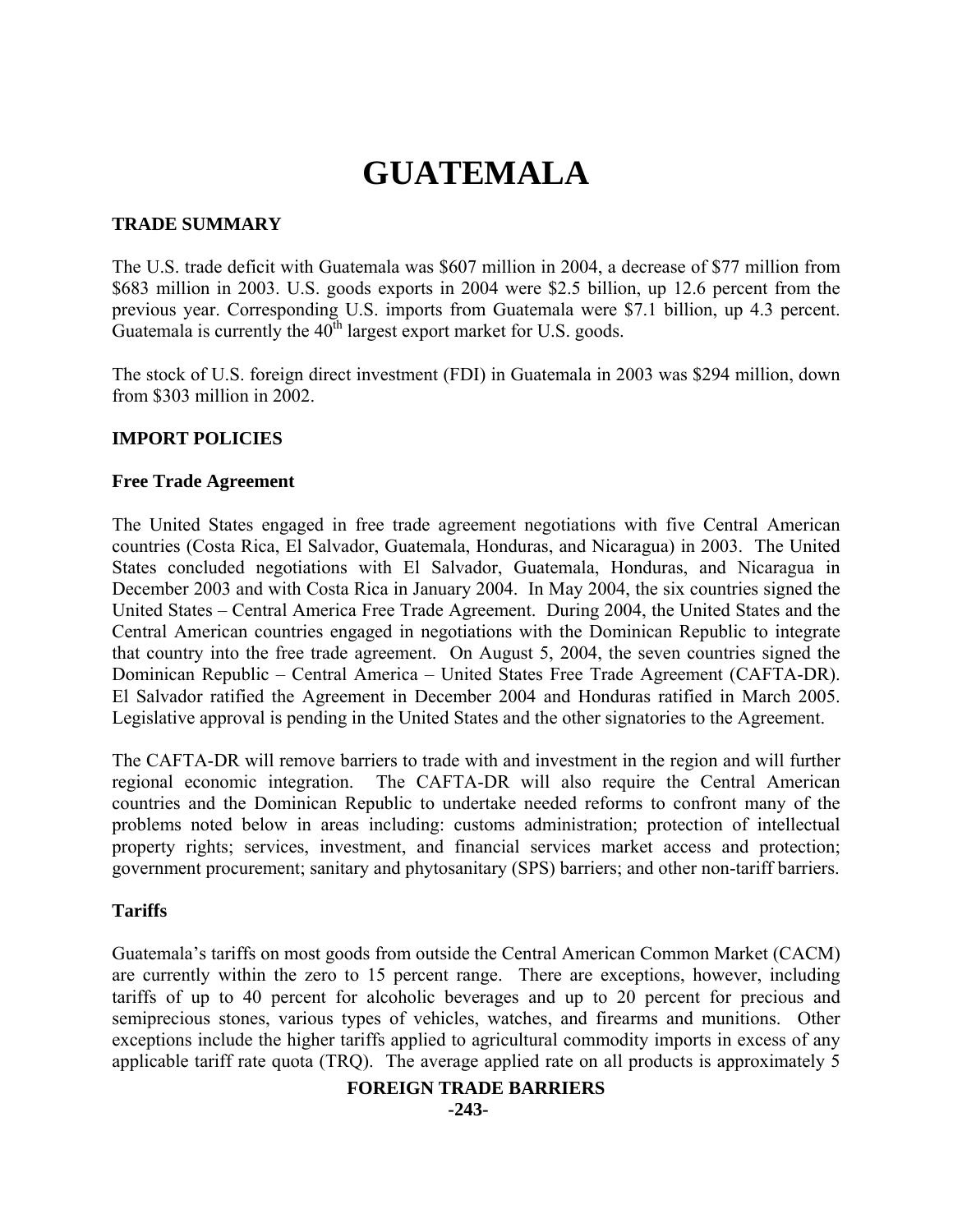percent to 6 percent. Guatemala also applies minimum import values (MIVs) on used auto parts and used clothes. Once the CAFTA-DR goes into effect, about 80 percent of U.S. industrial and commercial goods will enter the region duty-free, with the remaining tariffs phased out over ten years.

Nearly all textile and apparel goods that meet the Agreement's rules of origin will be duty-free and quota-free immediately, promoting new opportunities for U.S. and regional fiber, yarn, fabric and apparel manufacturing. (The Agreement's tariff treatment for textile and apparel goods may be made retroactive to January 1, 2004.)

Under the CAFTA-DR, Guatemala will eliminate its tariffs on nearly all agricultural products within 15 years (18 years for rice and chicken leg quarters and 20 years for dairy products). For the most sensitive products, tariff rate quotas will permit some immediate zero-duty access for specified quantities during the tariff phase-out period, which will expand over time. Guatemala will liberalize trade in white corn through expansion of a TRQ.

The Agreement requires transparency and efficiency in administering customs procedures, including the CAFTA-DR rules of origin. Under the CAFTA-DR, Guatemala committed to ensure greater procedural certainty and fairness in the administration of these procedures, and all Parties agreed to share information to combat illegal transshipment of goods.

# **STANDARDS, TESTING, LABELING AND CERTIFICATION**

Guatemalan law requires that food products sold in the domestic market be tested, registered and labeled in Spanish, although stick-on labels are permitted. Products sold in bulk are exempt from the labeling requirement unless they are to be sold at the retail level as an individual unit. Enforcement of product registration and labeling requirements has been inconsistent but is improving.

When the United States and Central America launched the free trade agreement negotiations, they initiated an active working group dialogue on SPS barriers to agricultural trade that met alongside the negotiations to facilitate market access. The objective was to leverage the impetus of active trade negotiations to seek difficult changes to the Central American countries' SPS regimes. Through the work of this group, Guatemala has committed to resolve specific measures affecting U.S. exports to Guatemala. In particular, for meat, dairy and poultry, Guatemala will move toward recognizing import eligibility for all plants inspected under the U.S. food safety and inspection system. For distilled spirits, U.S. industry welcomes the trade-facilitative initiative of the five Central American countries, including Guatemala, to develop common standards for distilled spirits products. However, outstanding concerns remain, such as alcohol content, brand registration and certification requirements.

#### **FOREIGN TRADE BARRIERS -244-**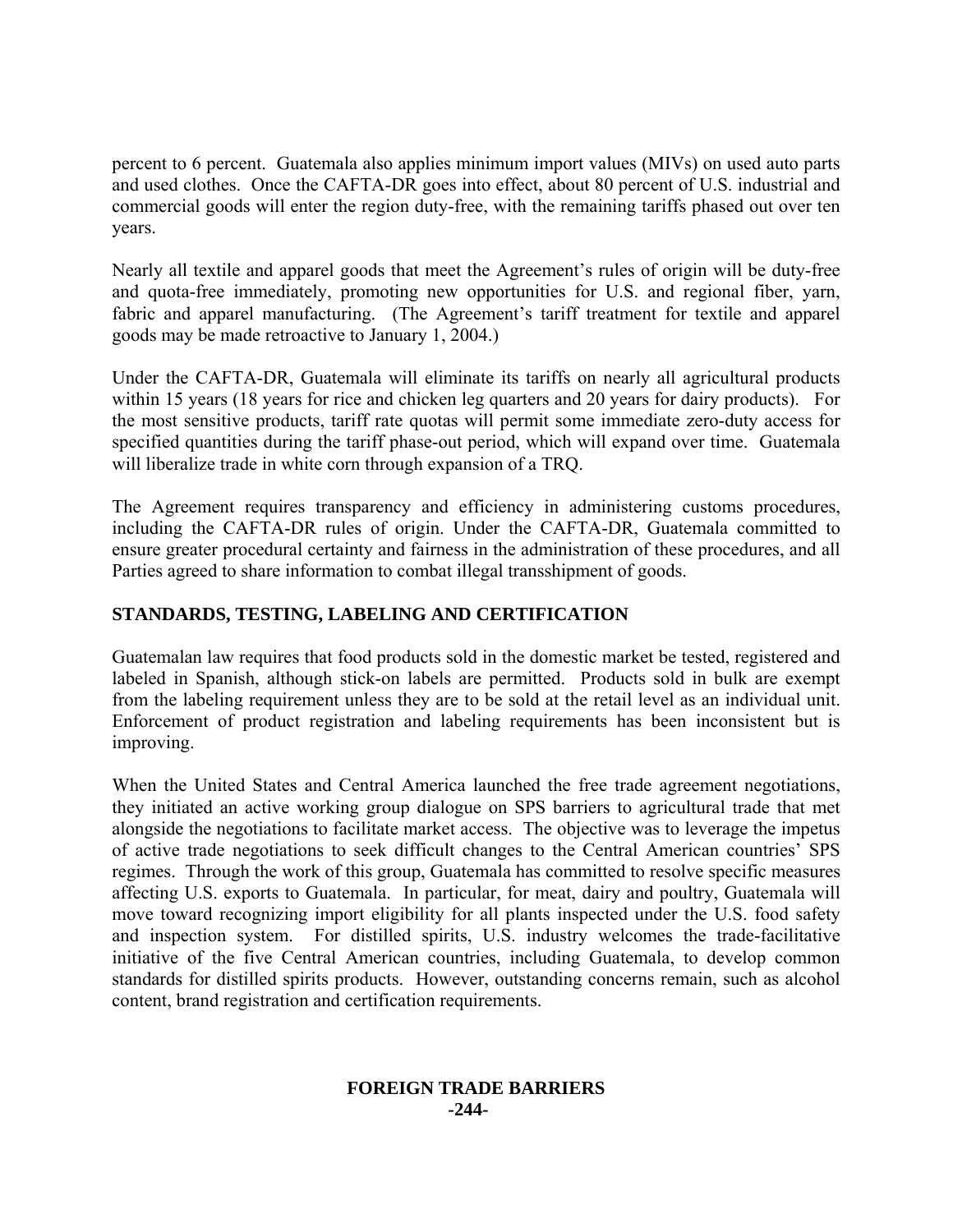## **GOVERNMENT PROCUREMENT**

Guatemala is not a party to the WTO Government Procurement Agreement. Currently, Guatemala's Government Procurement Law requires most government purchases over \$113,000 to be submitted for public competitive bidding. Contracts may be awarded when there is only one bidder. The government occasionally declares certain projects a matter of national emergency, thereby avoiding the competitive bidding process. Foreign suppliers must submit their bids through locally registered representatives, a bureaucratic process that can place foreign bidders at a competitive disadvantage. Additionally, U.S. companies have long alleged that significant corruption exists in the public procurement process and is a barrier to entry. However, in March 2004, the new Berger Administration made mandatory the use of Guatecompras, an Internet-based electronic system to publicize Guatemala's procurement needs, which is improving transparency in the government procurement process.

The CAFTA-DR requires fair and transparent procurement procedures, including advance notice of purchases and timely and effective bid review procedures. Under the CAFTA-DR, U.S. suppliers will be permitted to bid on procurements covered by the Agreement for most Guatemalan government entities, including key ministries and state-owned enterprises on the same basis as Guatemalan suppliers. The anti-corruption provisions in the Agreement require each government to ensure that bribery in matters affecting trade and investment, including in government procurement, is treated as a criminal offense, or is subject to comparable penalties, under its law.

## **INTELLECTUAL PROPERTY RIGHTS (IPR) PROTECTION**

CAFTA-DR obligations for IPR will strengthen Guatemala's IPR protection regime to conform with, and in many areas exceed, WTO norms. CAFTA-DR obligations would also provide stronger deterrence against piracy and counterfeiting by criminalizing end user piracy and requiring Guatemala to authorize the seizure, forfeiture, and destruction of counterfeit and pirated goods and the equipment used to produce them. The CAFTA-DR text also mandates both statutory and actual damages for copyright and trademark infringement which would ensure that monetary damages can be awarded even when it is difficult to assign a monetary value to the violation.

## **Patents**

Guatemala's 2000 Industrial Property Law made improvements to the protection afforded to patent holders, increasing the term of protection for a patent to 20 years from the date of filing the patent application. It also increased the number of products and services that are considered patentable, including living organisms, commercial plans and chemical compounds or compositions. This law provided patent protection for pharmaceutical and agricultural products for the first time and established a mailbox system to process cases filed since 1995.

#### **FOREIGN TRADE BARRIERS -245-**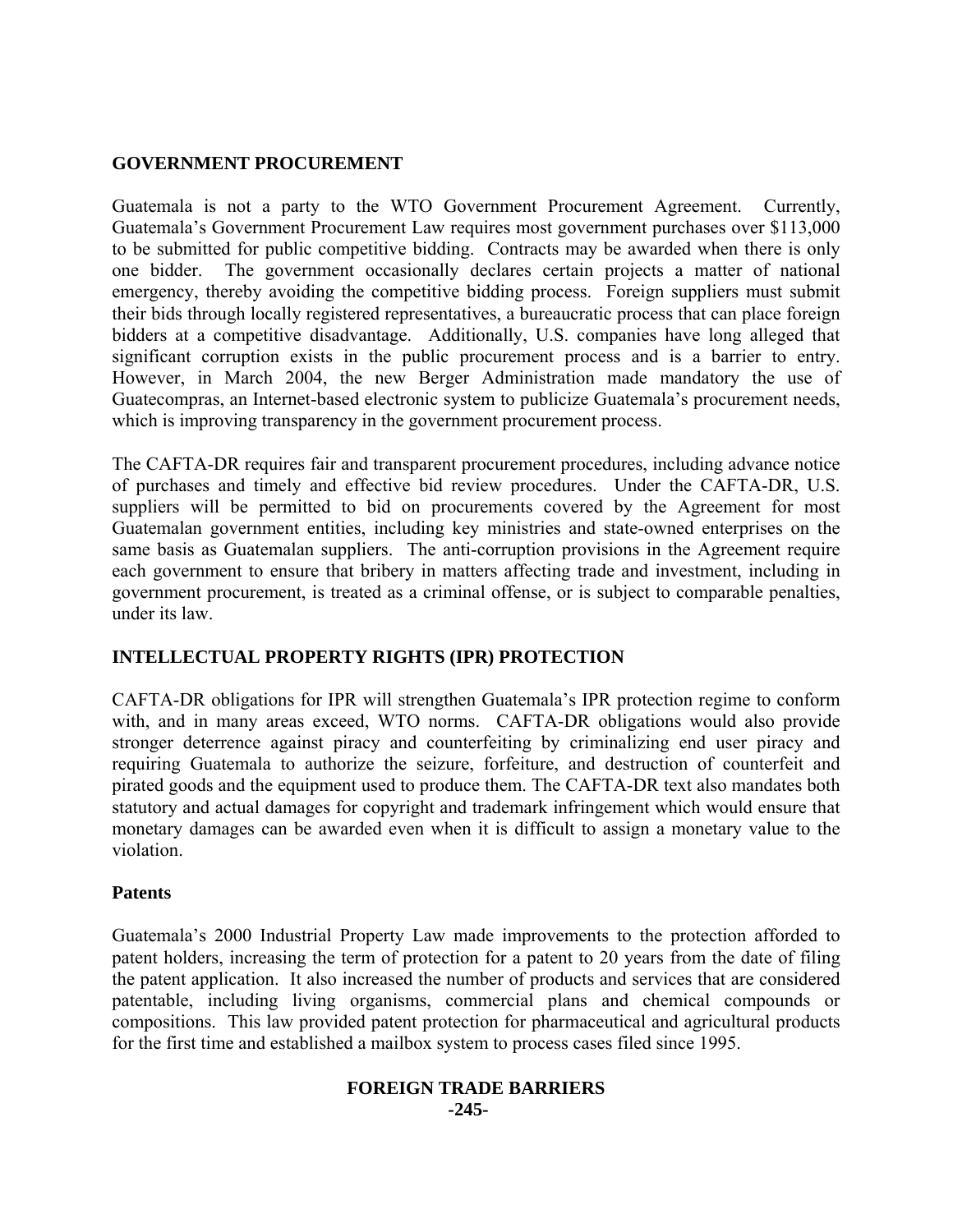# **Copyrights**

Piracy of copyrighted material, including videos, optical discs (CD-R & DVD-R formats), and software, remains widespread, and enforcement of existing legislation remains a concern. Some progress has been achieved in concluding valid licensing agreements with copyright holders and in reducing the incidence of pay television piracy (though rural operators still remain outside the legitimate system). Guatemala has ratified the WIPO Copyright Treaty (WCT) and the WIPO Performances and Phonograms Treaty (WPPT). CAFTA-DR enforcement provisions are designed to help reduce copyright piracy.

## **Trademarks**

Exclusive rights for trademarks are granted on a first-to-file basis, thus permitting third parties to register and gain exclusive use of well-known or famous trademarks. A dispute resolution system has been established in the event that a well-known or famous trademark is granted to a third party. The local Internet domain name registrar does not accept applications for wellknown and famous names from applicants who are not the trademark holders as frequently as it once did. Additionally, when receiving an Internet domain name registration, the domain name owner is required to submit the registration to the WIPO online dispute resolution system in the event of a challenge by a third party. CAFTA-DR enforcement provisions are designed to help reduce trademark infringement.

## **SERVICES BARRIERS**

Currently, international telephone traffic must be routed through the facilities of an enterprise licensed by the Guatemalan Superintendence of Telecommunications. U.S. companies have raised allegations of anti-competitive behavior, including unilateral changes of interconnection rates, by the country's dominant fixed line telephone service provider, Telgua, which is a subsidiary of Telmex of Mexico. Guatemala's courts have ruled against Telgua in those cases where a verdict was reached, but the anticompetitive practices continue. The CAFTA-DR will require that Guatemala further open its telecommunications market to competition on a nondiscriminatory basis.

Foreign banks may open branches or subsidiaries in Guatemala subject to the conditions of the Monetary Board, including capital and lending requirements based exclusively on the balance sheet of the local entity. Branches and subsidiaries must be inscribed in the Mercantile Registry, as is the case with any business.

Some professional services may only be supplied by professionals with locally recognized academic credentials. Notaries public must be Guatemalan nationals. Under the CAFTA-DR, as with banks, U.S. insurance companies would have full rights to establish subsidiaries and joint ventures upon entry into force of the agreement, with branching rights phased in. U.S. insurance suppliers would also be able to provide insurance cross-border in areas such as Marine, Aviation

#### **FOREIGN TRADE BARRIERS**